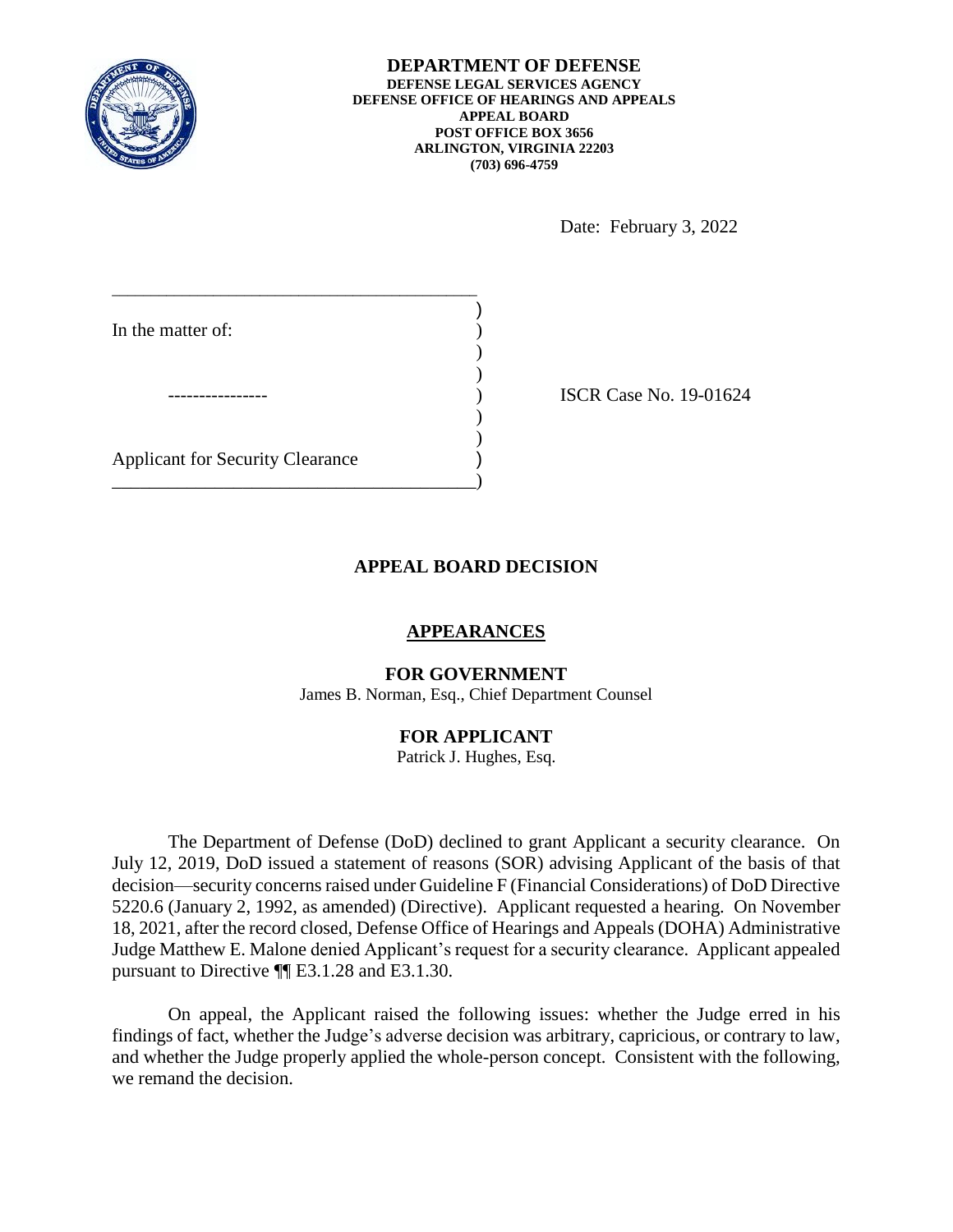#### **The Judge's Findings of Fact**

 Under Guideline F, the SOR alleged that Applicant did not timely file his federal income tax returns for at least the 2013 through 2017 tax years (SOR  $\P$  1.a.); that he failed to pay his federal income taxes for at least the 2013 through 2016 tax years (SOR ¶ 1.b.); and that he owed the IRS approximately \$18,300 for unpaid income taxes from the 2014 though 2016 tax years (SOR ¶ 1.c.). In responding to the SOR, Applicant admitted all allegations.

 of the SOR. As amended, SOR ¶ 1.b. alleged that Applicant failed to timely pay his federal income taxes between 2013 and 2018, and SOR ¶ 1.c. alleged that Applicant owed \$28,451 for unpaid taxes from tax years 2014 through 2018. As amended, Applicant denied ¶ 1.b. and 1.c. taxes from tax years 2014 through 2018. As amended, Applicant denied  $\P$  1.b. and 1.c.<br>Applicant is in his mid-fifties. Since 2003, he has worked for a defense contractor in a Upon motion of Department Counsel prior to the hearing, the Judge permitted amendment

 position that required him to deploy overseas in support of U.S. operations. In his 2018 security clearance application, Applicant disclosed that he filed his federal and state income tax returns late for the 2012, 2013, and 2017 tax years and that he owed an estimated total of \$4,100 in unpaid taxes. Available information established that Applicant filed his federal returns late for tax years 2013 through 2020. Additionally, the background investigation revealed that, in March 2019, Applicant resolved a \$34,391 debt for unpaid state taxes for the 2013 through 2016 tax years.<br>In July 2015, Applicant entered into a repayment agreement with the IRS under which he

 unpaid taxes in December 2020 and that he had reduced his total to \$19,022 by August 2021, initially paid \$151 per month. Over the years, his monthly payments have increased; he currently pays \$350 per month. At hearing, Applicant's evidence established that he owed \$28,451 for having satisfied the debts for tax years 2014 and 2015.

 withholdings to avoid owing a payment upon filing. It was not until 2016 that Applicant took action to file his past-due returns with the help of a commercial tax preparation company. Applicant is now current on all of his tax filing obligations, and his withholdings are appropriate for his income. for his income.<br>Applicant's current finances are otherwise sound, with no outstanding debt, a robust Applicant attributed his failure to file his 2013 returns to confusion: his pay had increased from working overseas, he owed additional taxes, and he was unsure about how to file his returns given the unexpected taxes due. Applicant also claimed that he did not know how to change his Subsequently, a private tax preparer assisted him with his returns for 2018 through 2020.

 income, and a healthy investment portfolio. Applicant acknowledged that he has the means to resolve his current tax debt, but has chosen not to do so, as he is satisfied with the monthly payment plan.

### **The Judge's Analysis**

 Applicant did not timely file his Federal and state income tax returns for at least five consecutive tax years. Additionally, he failed to pay his federal taxes for six consecutive years, amassing a debt for unpaid taxes in excess of \$28,000. Although he is current on his tax filing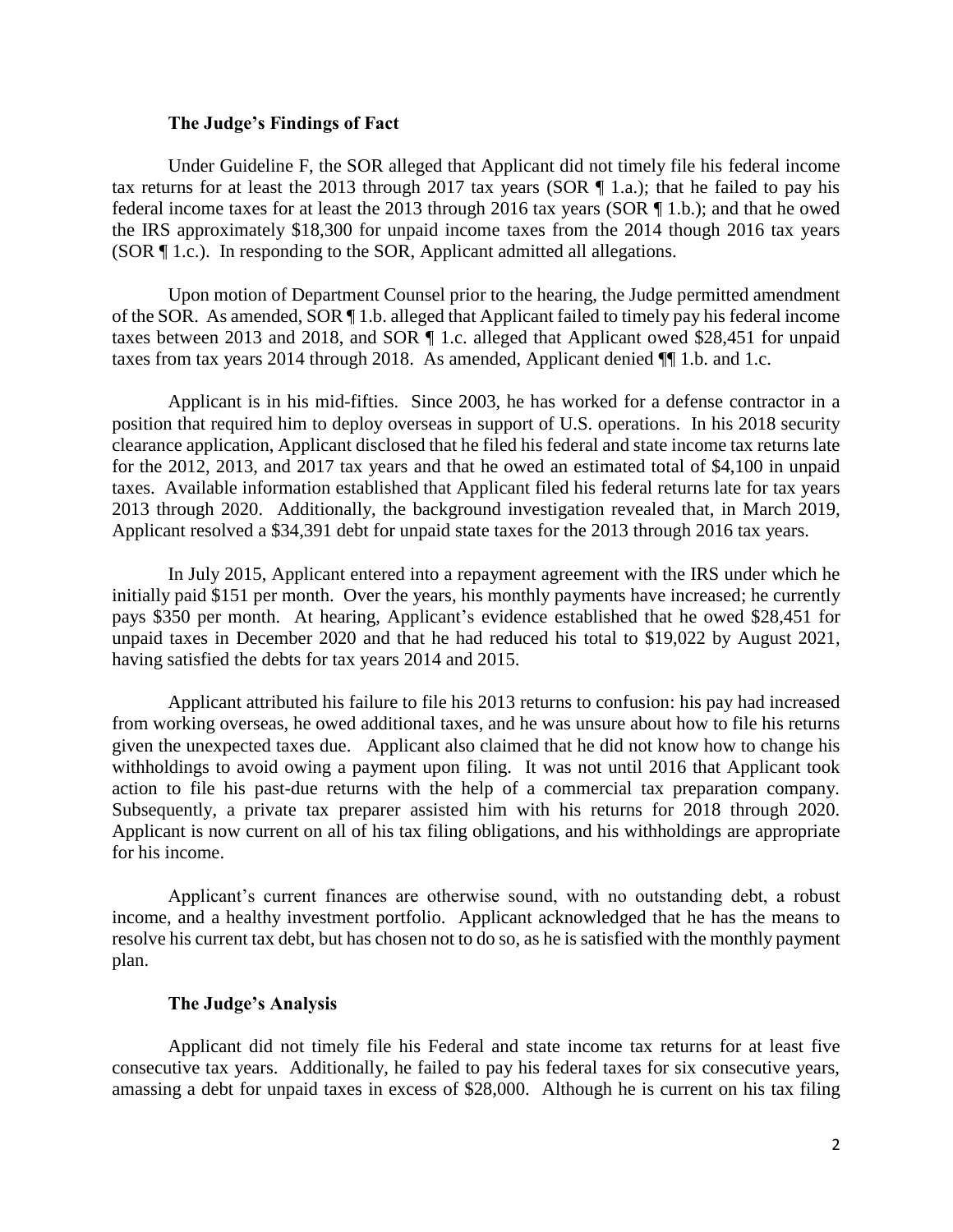obligations, he still owes about \$19,000 in unpaid taxes. Despite having the resources to resolve IRS. As amended, SOR 1.b. is resolved for Applicant because it is subsumed by the more the debts more quickly, he is unwilling to resolve his tax debts outside of his agreement with the informative allegation at SOR 1.c. However, the Government's information sufficiently supports SOR 1.a. and 1.c.

With regard to the mitigating conditions, the Judge concluded, in pertinent part:

AG  $\P$  20(a) and 20(d) do not apply because Applicant's tax debt remains largely unpaid and Applicant chooses not to use the resources he has at hand to more timely resolve his tax debts. AG  $\parallel$  20(g) applies because he reached a repayment agreement with the IRS in 2015; however, the value of this mitigation is attenuated by his continued failure to file and pay his taxes even after he entered into the the current \$370 monthly rate of repayment, his \$19,000 remaining balance will agreement. Applicant has the means to pay this debt now but has chosen not to. At take another 51 months to resolve.

 AG 20(b) does not apply because Applicant did not show that his failure to file and more money usually means having to pay more taxes. When Applicant was faced with that prospect, he stopped filing his returns. Although he reached an IRS- when he filed his past-due returns and adjusted his tax withholdings. [Decision at pay his taxes as required arose from circumstances beyond his control. Making approved agreement in 2015, he did not address the underlying problem until 2017, 6–7.]

## **Discussion**

 In deciding whether the Judge's rulings or conclusions are erroneous, we will review the a satisfactory explanation for its conclusions, including a rational connection between the facts found and the choice made; it does not consider relevant factors; it reflects a clear error of decision that runs contrary to the record evidence; or it is so implausible that it cannot be ascribed to a mere difference of opinion. *See, e.g.*, ISCR Case No. 14-02563 at 3–4 (App. Bd. Aug. 28, Judge's decision to determine whether: it does not examine relevant evidence; it fails to articulate judgment; it fails to consider an important aspect of the case; it offers an explanation for the 2015).

 to timely file his federal returns for the 2013 through 2020 tax years and that the Judge then relied upon that erroneous finding in his analysis. We conclude that Applicant's argument has merit. In his appeal brief, Applicant contends that the Judge erred in determining that he had failed Specifically, our review of the record confirms that the Judge erred in the following findings:

- a. "Available information … showed that Applicant has been late in filing his federal returns on time for the 2013 through 2020 tax years." Decision at 3.
- b. "It was not until 2016 that Applicant took action to file his past-due returns with the help of a commercial tax preparation company." *Id.* at 4.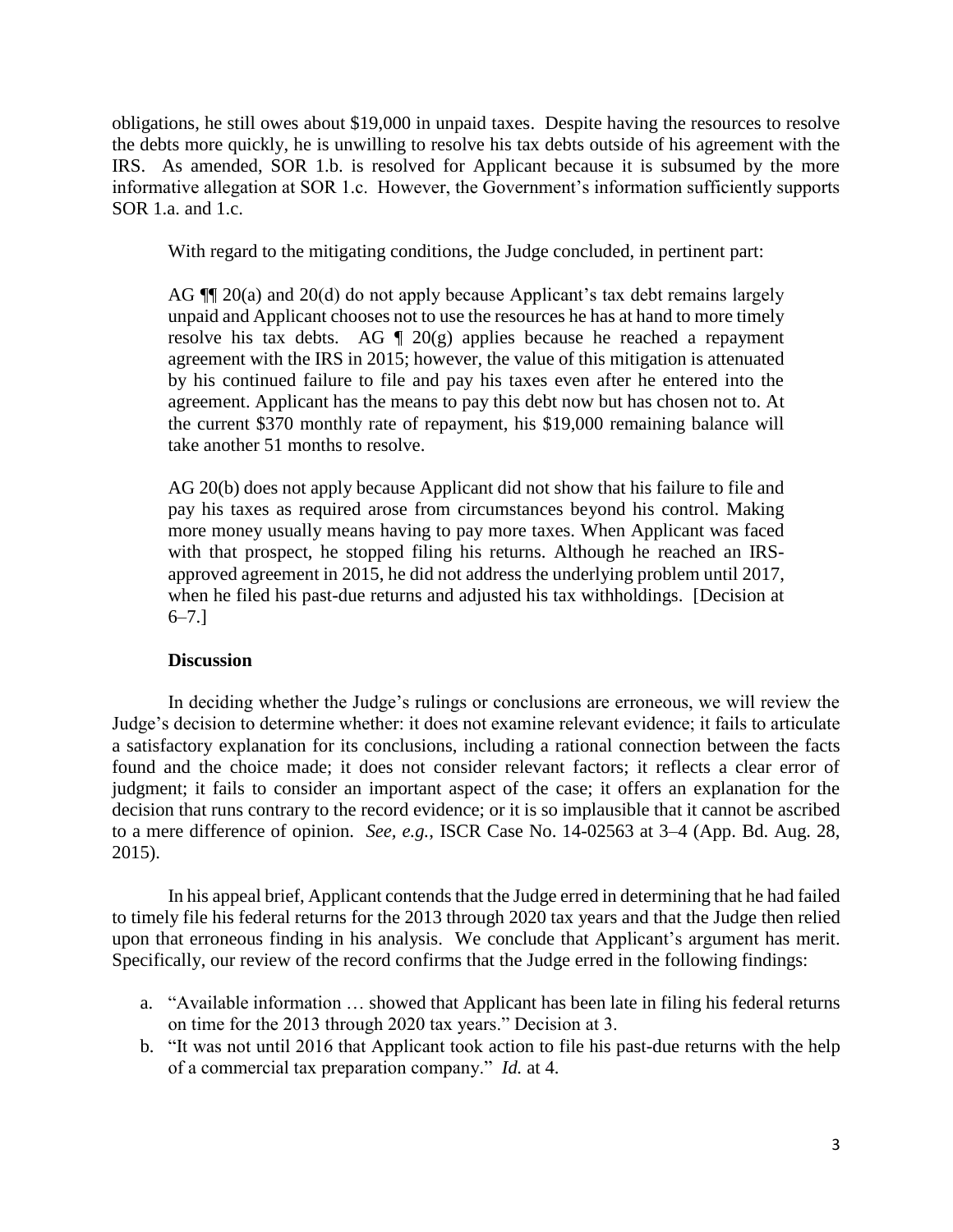c. "Information obtained by investigators and adjudicators during the ensuing background investigation showed that in March 2019, he resolved a \$34,391 debt for unpaid state taxes for the 2013 through 2016 tax years." *Id*. at 3.

returns on time for tax years 2014, 2018, 2019, and  $2020<sup>1</sup>$  Additionally, the record confirms that Applicant did not delay filing until 2016, but instead filed his 2013 return in December 2014 and filed his 2014 return on time in April 2015. Said differently, before Applicant entered into his cannot say these errors are harmless, as the Judge references Applicant's repeated failure to file returns at least four times in his analysis and whole person evaluation. Moreover, the Judge's error regarding tax years 2018 through 2020 is particularly weighty, as it pertains to Applicant's most Contrary to the Judge's findings, the record establishes that Applicant filed his federal tax repayment plan for 2013 and 2014 taxes in July 2015, he had filed the returns for both years. We recent tax history and compliance with tax obligations.

 Regarding the Judge's finding of a large state tax delinquency, our review of the record reveals no evidence that Applicant had a \$34,391 debt for unpaid state taxes that he resolved in March 2019. Instead, the evidence establishes that Applicant paid approximately that amount in state taxes for tax years 2013 through 2016, with 2013 taxes apparently paid late, as interest and penalties were also paid. GE 2 at 4. Delinquent state taxes were not alleged in the SOR, not inquired into at the hearing, and not the primary focus of the Judge's analysis or decision. Nevertheless, the Judge erroneously found that the Applicant had a state tax delinquency greater was ongoing. We cannot assume this error played no role in the Judge's analysis or decision and than his federal tax delinquency, which he resolved in 2019, after adjudication of his clearance was, therefore, harmless.

 Judge for correction of these errors and for further processing consistent with the Directive. As provided in Directive ¶ E3.1.35, the Judge shall, upon remand, issue a new decision in the case. Other issues raised in the appeal are not ripe for consideration at this time. The Board retains no continuing jurisdiction over a remanded case. However, a decision issued after remand may be Accordingly, we conclude that the best resolution of this case is to remand the case to the appealed pursuant to Directive ¶¶ E3.1.28 to E3.1.35.

 $\overline{\phantom{a}}$ 

 1 Of note, the IRS delayed tax filing deadlines for tax years 2019 and 2020 due to COVID-19. *See*  https://www.irs.gov/coronavirus/coronavirus-tax-relief-filing-and-payment-deadlines.